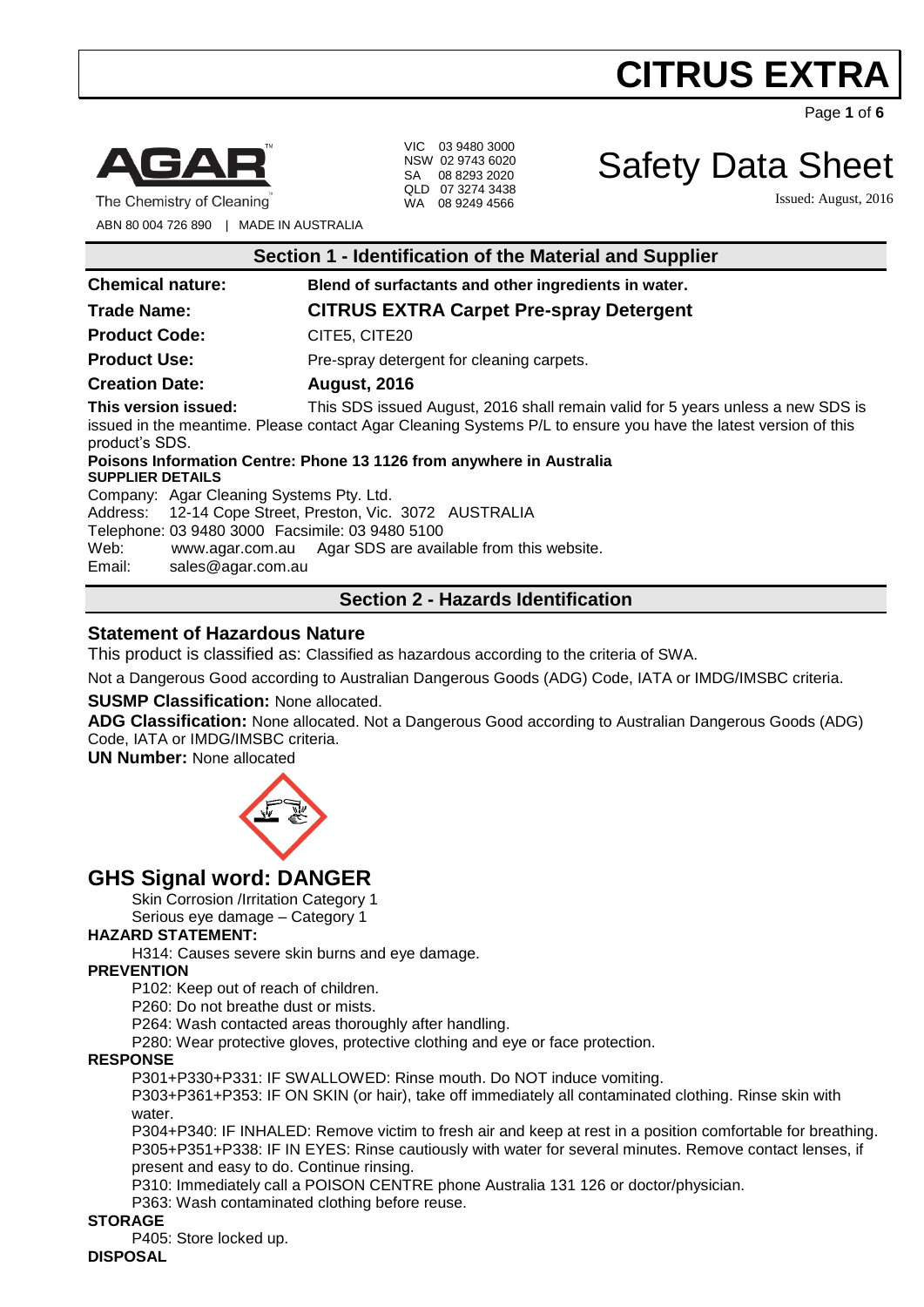Page **2** of **6**

P501: If they can not be recycled, dispose of contents to an approved waste disposal plant and containers to landfill (see Section 13 of this SDS).

**This product becomes non-hazardous when diluted to 1 in 22 (4.5%) in water.**

#### **Emergency Overview**

#### **Physical Description & Colour: Green liquid.**

**Odour:** Orange perfume.

**Major Health Hazards:** May cause skin burns or eye damage.

| <b>Section 3 - Composition/Information on Ingredients</b> |               |           |                                |         |
|-----------------------------------------------------------|---------------|-----------|--------------------------------|---------|
| Ingredients                                               | <b>CAS No</b> | Conc,%    | TWA $(mg/m^3)$ STEL $(mg/m^3)$ |         |
| Nonionic surfactants                                      | various       | $10 - 30$ | not set                        | not set |
| Anionic surfactants                                       | various       | $10 - 30$ | not set                        | not set |
| d-Limonene                                                | 5989-27-5     | $< 1\%$   | not set                        | not set |
| 2-aminoethanol                                            | 141-43-5      | $< 10\%$  | 7.5                            | 15      |
| Other non hazardous ingredients                           | secret        | to 100    | not set                        | not set |

This is a commercial product whose exact ratio of components may vary slightly. Minor quantities of other non hazardous ingredients are also possible.

The SWA TWA exposure value is the average airborne concentration of a particular substance when calculated over a normal 8 hour working day for a 5 day working week. The STEL (Short Term Exposure Limit) is an exposure value that may be equalled (but should not be exceeded) for no longer than 15 minutes and should not be repeated more than 4 times per day. There should be at least 60 minutes between successive exposures at the STEL. The term "peak "is used when the TWA limit, because of the rapid action of the substance, should never be exceeded, even briefly.

# **Section 4 - First Aid Measures**

### **General Information:**

You should call the Poisons Information Centre if you feel that you may have been poisoned, burned or irritated by this product. The number is 13 1126 from anywhere in Australia (0800 764 766 in New Zealand) and is available at all times. Have this SDS with you when you call.

**Inhalation:** If irritation occurs, contact a Poisons Information Centre, or call a doctor. Remove source of contamination or move victim to fresh air. If breathing is difficult, oxygen may be beneficial if administered by trained personnel, preferably on a doctor's advice. In severe cases, symptoms of pulmonary oedema can be delayed up to 48 hours after exposure.

**Skin Contact:** Remove contaminated clothing, shoes and leather goods (e.g. watchbands, belts). Flush contaminated area with lukewarm, gently flowing water for at least 20-30 minutes, by the clock. DO NOT INTERRUPT FLUSHING. If necessary, keep emergency vehicle waiting (show paramedics this SDS and take their advice). If irritation persists, repeat flushing. Seek medical attention.

**Eye Contact:** Immediately flush the contaminated eye(s) with lukewarm, gently flowing water for at least 20-30 minutes, by the clock, while holding the eyelid(s) open. Neutral saline solution may be used as soon as it is available. DO NOT INTERRUPT FLUSHING. If necessary, keep emergency vehicle waiting (show paramedics this SDS and take their advice). Take care not to rinse contaminated water into the unaffected eye or onto face. If irritation persists, repeat flushing. Call a Poisons Information Centre or a doctor urgently. Take special care if exposed person is wearing contact lenses.

**Ingestion:** If swallowed, do NOT induce vomiting. Wash mouth with water and contact a Poisons Information Centre, or call a doctor.

### **Section 5 - Fire Fighting Measures**

**Fire and Explosion Hazards**: The major hazard in fires is usually inhalation of heated and toxic or oxygen deficient (or both), fire gases. There is no risk of an explosion from this product under normal circumstances if it is involved in a fire.

Only small quantities of decomposition products are expected from this product at temperatures normally achieved in a fire.

Fire decomposition products from this product may be toxic if inhaled. Take appropriate protective measures. **Extinguishing Media:** Not combustible. Use extinguishing media suited to burning materials.

**Fire Fighting:** If a significant quantity of this product is involved in a fire, call the fire brigade.

**Flash point:** Does not burn.

**Upper Flammability Limit:** Does not burn.

**Lower Flammability Limit:** Does not burn.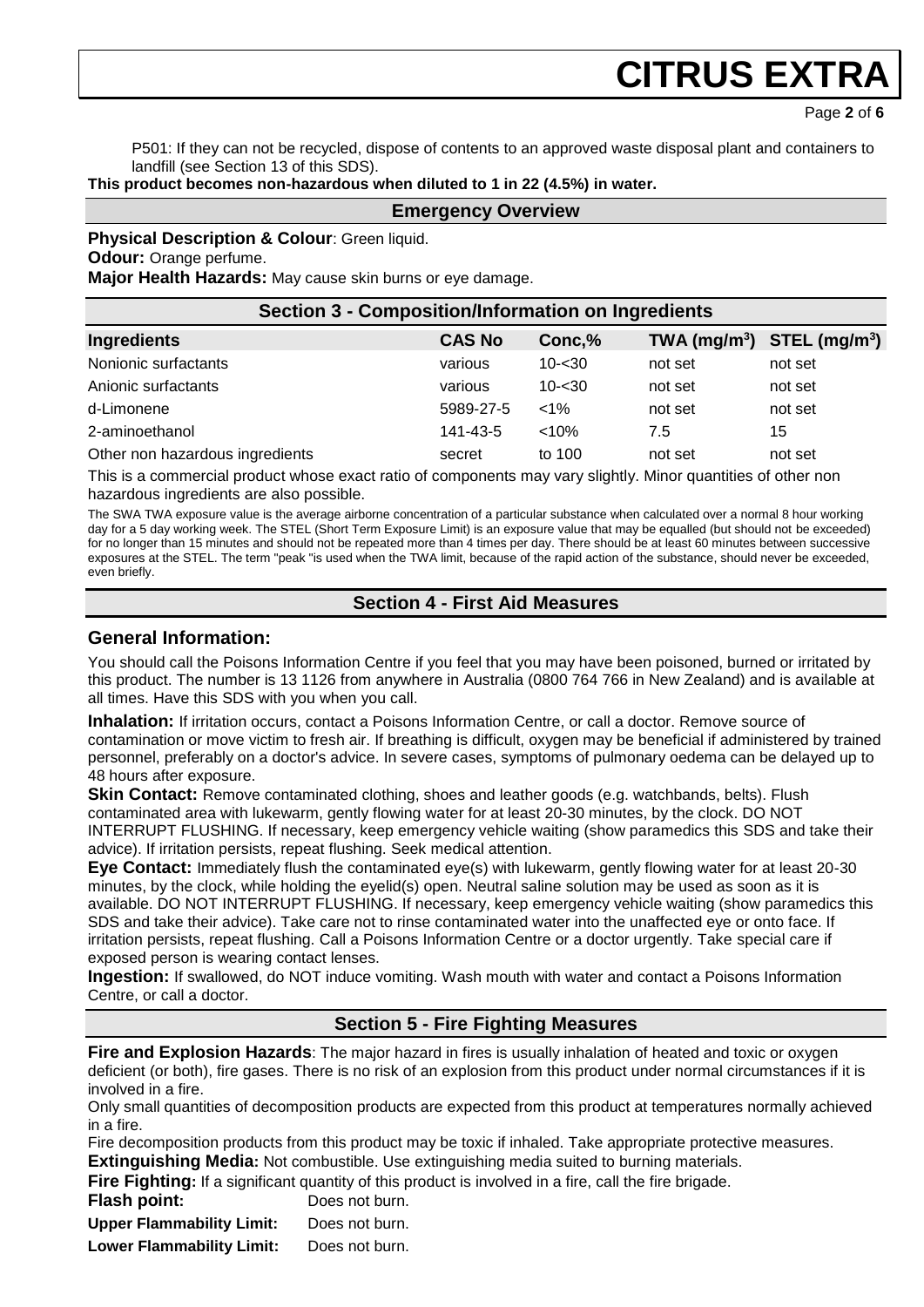Page **3** of **6**

**Flammability Class:** Does not burn.

**Autoignition temperature:** Not applicable - does not burn.

# **Section 6 - Accidental Release Measures**

**Accidental release:** In the event of a major spill, prevent spillage from entering drains or water courses. Wear full protective chemically resistant clothing including eye/face protection, gauntlets and self contained breathing apparatus. See below under Personal Protection regarding Australian Standards relating to personal protective equipment. Suitable materials for protective clothing include rubber, PVC. Eye/face protective equipment should comprise as a minimum, protective goggles. If there is a significant chance that dusts are likely to build up in cleanup area, we recommend that you use a suitable dust mask.

Stop leak if safe to do so, and contain spill. Sweep up and shovel or collect recoverable product into labelled containers for recycling or salvage, and dispose of promptly. Consider vacuuming if appropriate. Recycle containers wherever possible after careful cleaning. After spills, wash area preventing runoff from entering drains. If a significant quantity of material enters drains, advise emergency services. Contaminated area may be neutralised by washing with weak or dilute acid. Vinegar, citrus juice and most soft drinks may be suitable. This material may be suitable for approved landfill. Ensure legality of disposal by consulting regulations prior to disposal. Thoroughly launder protective clothing before storage or re-use. Advise laundry of nature of contamination when sending contaminated clothing to laundry.

# **Section 7 - Handling and Storage**

**Handling:** Keep exposure to this product to a minimum, and minimise the quantities kept in work areas. Check Section 8 of this SDS for details of personal protective measures, and make sure that those measures are followed. The measures detailed below under "Storage" should be followed during handling in order to minimise risks to persons using the product in the workplace. Also, avoid contact or contamination of product with incompatible materials listed in Section 10.

**Storage:** Observe all relevant regulations regarding sale, transport and storage of this schedule of poison. Make sure that containers of this product are kept tightly closed. Keep containers dry and away from water. Make sure that the product does not come into contact with substances listed under "Incompatibilities" in Section 10. Check packaging - there may be further storage instructions on the label.

# **Section 8 - Exposure Controls and Personal Protection**

The following Australian Standards will provide general advice regarding safety clothing and equipment: Respiratory equipment: **AS/NZS 1715**, Protective Gloves: **AS 2161**, Occupational Protective Clothing: AS/NZS 4501 set 2008, Industrial Eye Protection: **AS1336** and **AS/NZS 1337**, Occupational Protective Footwear: **AS/NZS2210**.

#### **SWA Exposure Limits TWA (mg/m<sup>3</sup> ) STEL (mg/m<sup>3</sup> )** 2-aminoethanol 7.5 15

No special equipment is usually needed when occasionally handling small quantities. The following instructions are for bulk handling or where regular exposure in an occupational setting occurs without proper containment systems. **Ventilation:** No special ventilation requirements are normally necessary for this product. However make sure that the work environment remains clean and that dusts are minimised.

**Eye Protection:** Your eyes must be completely protected from this product by splash resistant goggles with face shield. All surrounding skin areas must be covered. Emergency eye wash facilities must also be available in an area close to where this product is being used.

**Skin Protection:** Because of the irritating nature of this product, make sure that all skin areas are completely covered by impermeable gloves, overalls, hair covering, apron and face shield. See below for suitable material types.

**Protective Material Types:** We suggest that protective clothing be made from the following materials: rubber, PVC.

**Respirator:** If there is a significant chance that dusts are likely to build up in the area where this product is being used, we recommend that you use a suitable dust mask.

Safety deluge showers should, if practical, be provided near to where this product is being handled commercially.

#### **Section 9 - Physical and Chemical Properties:**

| <b>Physical Description &amp; colour:</b> Green liquid. |                            |
|---------------------------------------------------------|----------------------------|
| Odour:                                                  | Orange perfume.            |
| <b>Boiling Point:</b>                                   | Not applicable.            |
| <b>Freezing/Melting Point:</b>                          | Decomposes before melting. |
| <b>Volatiles:</b>                                       | Nil at 100°C.              |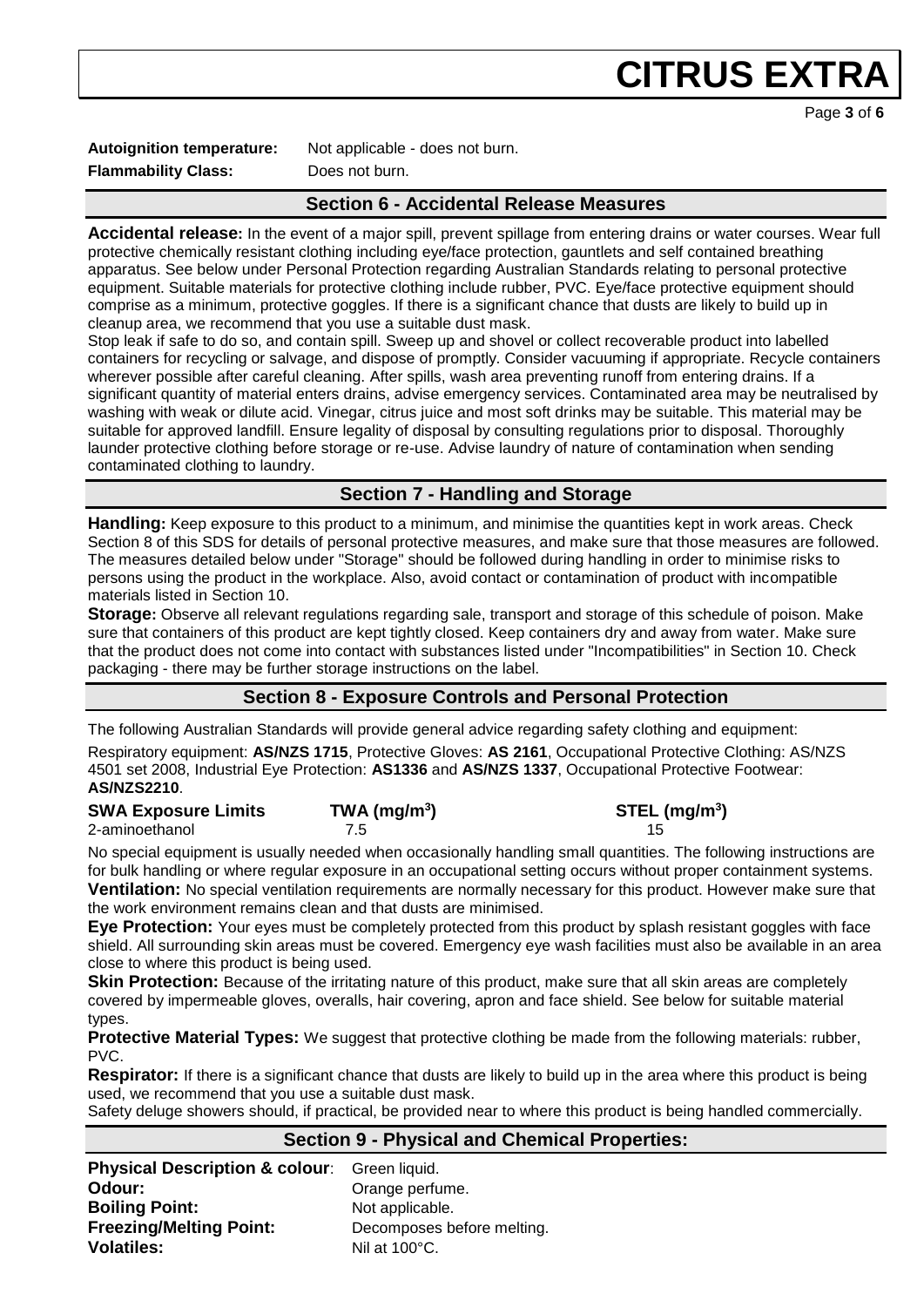Page **4** of **6**

| <b>Vapour Pressure:</b>              | Nil at normal ambient temperatures. |
|--------------------------------------|-------------------------------------|
| <b>Vapour Density:</b>               | Not applicable.                     |
| <b>Specific Gravity:</b>             | No data.                            |
| <b>Water Solubility:</b>             | Completely soluble.                 |
| pH:                                  | $9.5 - 10.5$                        |
| <b>Volatility:</b>                   | $<$ 1% VOC                          |
| <b>Odour Threshold:</b>              | No data.                            |
| <b>Evaporation Rate:</b>             | Not applicable.                     |
| <b>Coeff Oil/water Distribution:</b> | No data                             |
| <b>Viscosity:</b>                    | Not applicable.                     |
| <b>Autoignition temp:</b>            | Not applicable - does not burn.     |

#### **Section 10 - Stability and Reactivity**

**Reactivity:** This product is unlikely to react or decompose under normal storage conditions. However, if you have any doubts, contact the supplier for advice on shelf life properties.

**Conditions to Avoid:** Keep containers tightly closed. Containers should be kept dry.

**Incompatibilities:** Acids, zinc, tin and their alloys.

**Fire Decomposition:** Only small quantities of decomposition products are expected from this product at temperatures normally achieved in a fire. Combustion forms carbon dioxide, and if incomplete, carbon monoxide and possibly smoke. Water is also formed. May form nitrogen and its compounds, and under some circumstances, oxides of nitrogen. Occasionally hydrogen cyanide gas in reducing atmospheres. May form hydrogen chloride gas, other compounds of chlorine. Sodium compounds. Carbon monoxide poisoning produces headache, weakness, nausea, dizziness, confusion, dimness of vision, disturbance of judgment, and unconsciousness followed by coma and death.

**Polymerisation:** This product will not undergo polymerisation reactions.

### **Section 11 - Toxicological Information**

**Information on toxicological effects:** 

| Acute toxicity                                              | No known significant effects or hazards. |
|-------------------------------------------------------------|------------------------------------------|
| Skin corrosion/irritation                                   | Corrosion                                |
| Serious eye damage/irritation                               | Serious eye damage.                      |
| Respiratory or skin sensitisation                           | No known significant effects or hazards. |
| Germ cell mutagenicity                                      | No known significant effects or hazards. |
| Carcinogenicity                                             | No known significant effects or hazards. |
| Reproductive toxicity                                       | No known significant effects or hazards. |
| Specific target organ toxicity<br>(STOT)- single exposure   | No known significant effects or hazards. |
| Specific target organ toxicity<br>(STOT)- repeated exposure | No known significant effects or hazards. |
| Aspiration hazard                                           | No known significant effects or hazards. |

#### **Classification of Hazardous Ingredients**

| Ingredient:           | <b>Health effects:</b>                                                     |
|-----------------------|----------------------------------------------------------------------------|
| Anionic surfactants   | Skin irritation and severe eye irritation.                                 |
| Nonionic surfactants  | Skin irritation and severe eye damage.                                     |
| Alkaline sodium salts | Serious eye damage.                                                        |
| d-Limonene            | Skin irritation and potential skin sensitiser.                             |
| 2-aminoethanol        | Skin corrosion. Harmful if swallowed, in contact with skin and if inhaled. |

**Potential Health Effects**

**Inhalation:**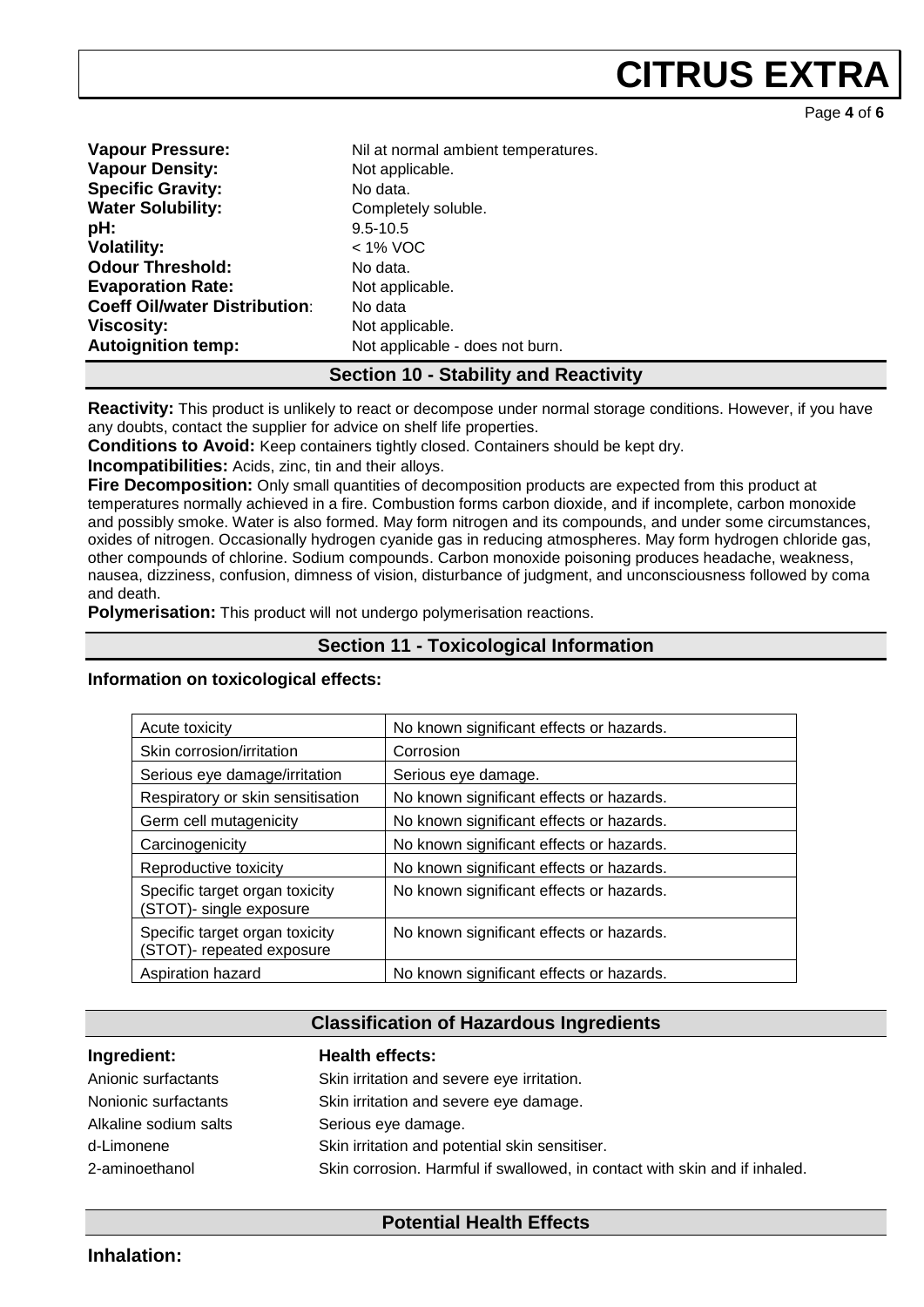Page **5** of **6**

**Short Term Exposure:** This product is not expected to be an inhalation irritant.

**Long Term Exposure:** No data for health effects associated with long term inhalation.

# **Skin Contact:**

**Short Term Exposure:** This product is corrosive to the skin. Capable of causing moderate to severe burns with ulceration. Can penetrate to deeper layers of skin, resulting in third degree burns. Corrosion will continue until product is removed or neutralised. Severity depends on concentration and duration of exposure. **Long Term Exposure:** No data for health effects associated with long term skin exposure.

# **Eye Contact:**

**Short Term Exposure:** This product is corrosive to eyes. It will cause severe pain, and corrosion of the eye and surrounding facial tissues. Unless exposure is quickly treated, blindness and facial burns are possible.

**Long Term Exposure:** No data for health effects associated with long term eye exposure.

# **Ingestion:**

**Short Term Exposure:** Significant oral exposure is considered to be unlikely. However, this product is an oral irritant. Symptoms may include burning sensation and reddening of skin in mouth and throat. Other symptoms may also become evident, but all should disappear once exposure has ceased.

**Long Term Exposure:** No data for health effects associated with long term ingestion.

# **Carcinogen Status:**

**SWA:** No significant ingredient is classified as carcinogenic by SWA.

**NTP:** No significant ingredient is classified as carcinogenic by NTP.

**IARC:** No significant ingredient is classified as carcinogenic by IARC.

# **Section 12 - Ecological Information**

Salts, acids and bases are typically diluted and neutralised when released to the environment in small quantities. However, until diluted or neutralised it will kill all aquatic organisms it contacts due to extreme pH.

# **Section 13 - Disposal Considerations**

**Disposal:** Containers should be emptied as completely as practical before disposal. If possible, recycle product and containers either in-house or send to recycle company. If this is not practical, send to a commercial waste disposal site.

### **Section 14 - Transport Information**

**UN Number:** This product is not classified as a Dangerous Good by ADG, IATA or IMDG/IMSBC criteria. No special transport conditions are necessary unless required by other regulations.

# **Section 15 - Regulatory Information**

**AICS:** All of the significant ingredients in this formulation are compliant with NICNAS regulations.

### **Section 16 - Other Information**

#### **This SDS contains only safety-related information. For other data see product literature.**

THIS SDS SUMMARISES OUR BEST KNOWLEDGE OF THE HEALTH AND SAFETY HAZARD INFORMATION OF THE PRODUCT AND HOW TO SAFELY HANDLE AND USE THE PRODUCT IN THE WORKPLACE. EACH USER MUST REVIEW THIS SDS IN THE CONTEXT OF HOW THE PRODUCT WILL BE HANDLED AND USED IN THE WORKPLACE.

IF CLARIFICATION OR FURTHER INFORMATION IS NEEDED TO ENSURE THAT AN APPROPRIATE RISK ASSESSMENT CAN BE MADE, THE USER SHOULD CONTACT THIS COMPANY SO WE CAN ATTEMPT TO PROVIDE ADDITIONAL INFORMATION. OUR RESPONSIBILITY FOR PRODUCTS SOLD IS SUBJECT TO OUR STANDARD TERMS AND CONDITIONS, A COPY OF WHICH IS SENT TO OUR CUSTOMERS AND IS ALSO AVAILABLE ON REQUEST.

#### Please read all labels carefully before using product.

This SDS is prepared in accord with the SWA document "Preparation of Safety Data Sheets for Hazardous Chemicals - Code of Practice" (December 2011) and is Copyright ©.

#### **Abbreviations and Definitions of terms used:**

|          | less than                                   |
|----------|---------------------------------------------|
| $\geq$   | greater than                                |
| ADG CODE | Australian Code for the Transport of        |
|          | Dangerous Goods by Road and Rail (7th       |
|          | edition)                                    |
| AICS     | Australian Inventory of Chemical Substances |
| CAS      | <b>Chemical Abstracts Service (Registry</b> |
|          | Number)                                     |
|          | Chemical Oxygen Demand                      |
|          |                                             |

| deg C           | Degrees Celsius                                                                                                           |
|-----------------|---------------------------------------------------------------------------------------------------------------------------|
|                 | gram                                                                                                                      |
| Q/L             | grams per litre                                                                                                           |
| Hazchem<br>Code | Emergency action code of numbers and<br>letters that provide information to emergency<br>services especially firefighters |
| <b>HSIS</b>     | Hazardous Substance Information System                                                                                    |
| <b>IARC</b>     | International Agency for Research on Cancer                                                                               |
| ka              | kilogram                                                                                                                  |